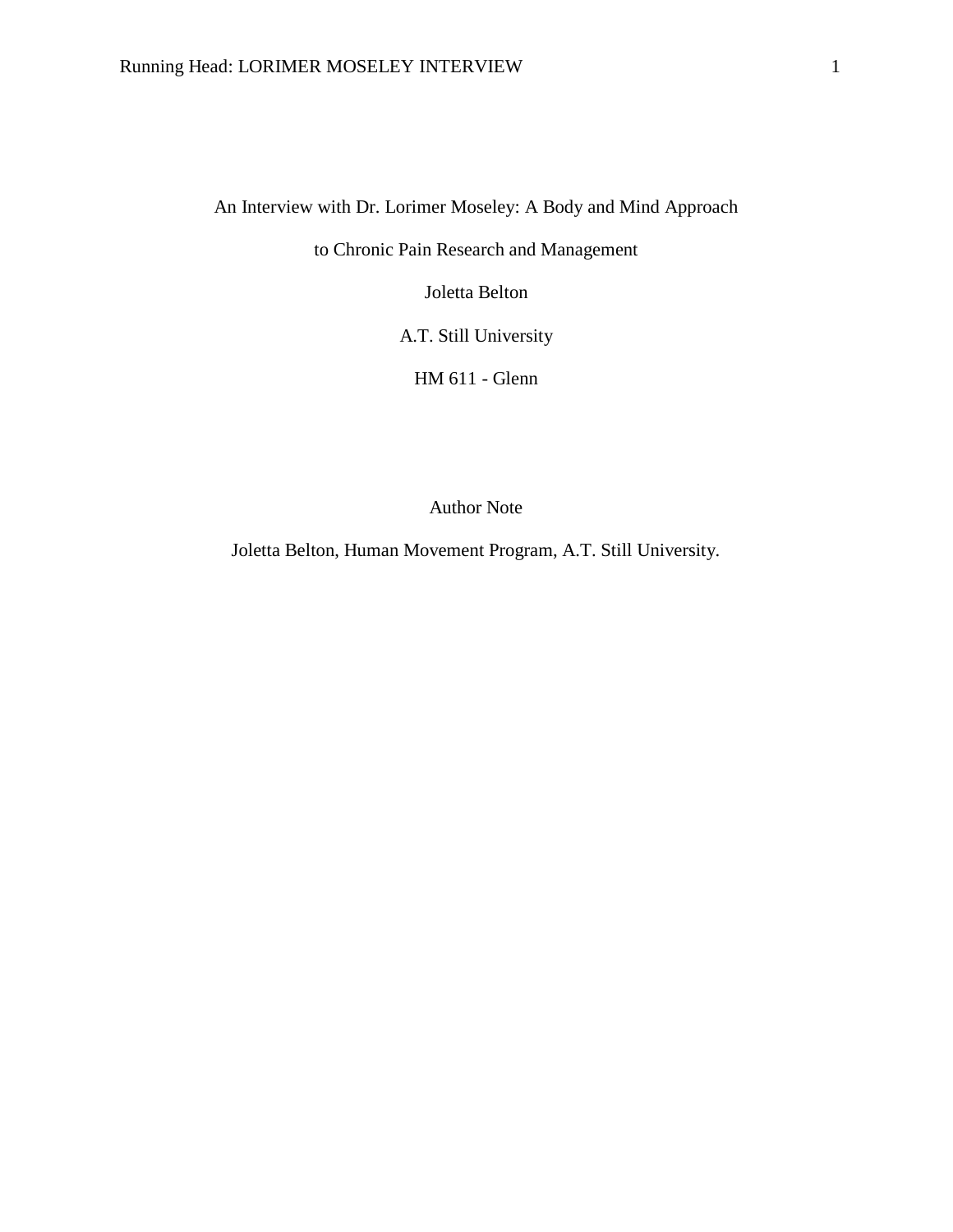An Interview with Dr. Lorimer Moseley: A Body and Mind Approach

# to Chronic Pain Research and Management

After a hip injury and subsequent surgery, I found myself still battling chronic pain years later, even though I was diligent with my physical therapy, practiced progressive relaxation and imagery, had a positive attitude and outlook, and was mindful of my movement; in my view I was doing everything right to facilitate recovery and become pain-free. But I still had pain every day, sometimes debilitating pain. I wasn't engaging in activities and life the way I wanted to. I couldn't figure out the way forward. But then something happened. I became familiar with Professor Lorimer Moseley's pain research and writings during the course of my schoolwork in Human Movement and soon after had a breakthrough, finally feeling like I got a handle on how to manage my pain experience and live my life again. Because of the impact his work has had on me and because of how powerful I believe his philosophy and ideas will be in helping people around the world with chronic pain, I reached out to Dr. Moseley to see if he would agree to an interview. To my delight, he agreed.

Dr. Moseley teaches neuroscience and is the Chair of Physiotherapy at the University of Southern Australia, and is also the lead scientist of The Body and Mind (BIM) organization, a collaborative research group studying the role of the brain and mind in the human experience of chronic pain. It is the extensive work Dr. Moseley has done in pain education and the efforts he has made to shift the concept of pain from one of pain as an indicator of damage to one of pain as an indicator of protection, that I believe profoundly changed things for me. I went from being a person suffering from chronic pain to just being a person; pain no longer defined me. Through the process of my own pain experience, combined with my scholarly research, I began to understand how complex and individual the human experience of chronic pain is and how powerful pain education and the reconceptualization of pain are when it comes to successfully managing chronic pain and living a full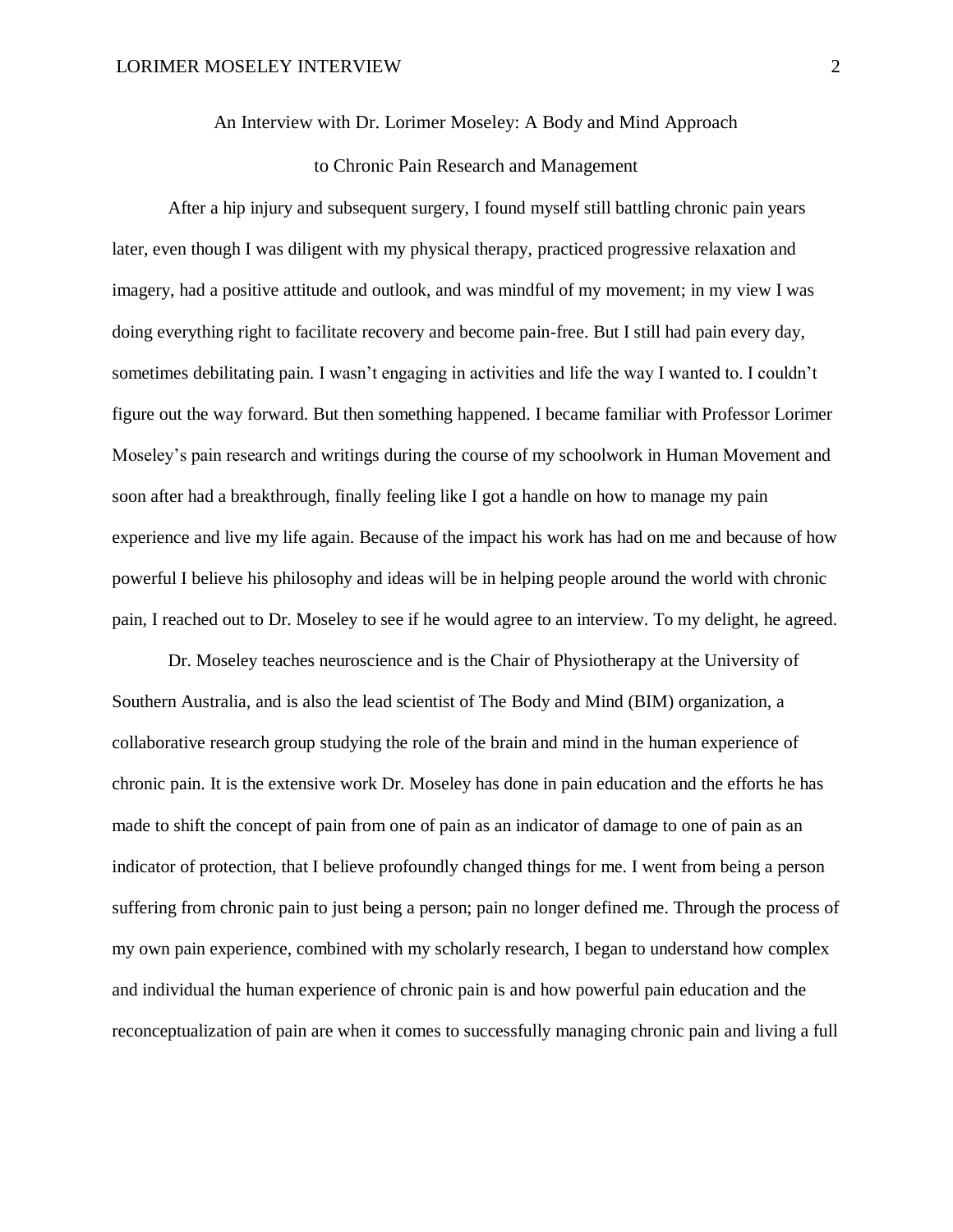life. I wholly agree with Dr. Moseley when he says that "the key to overcoming pain is understanding it".

Therein lies the crux of the matter, though. What is pain? How do we define it? How do we begin to understand it? How do we extend that understanding to pain sufferers? We all know that chronic pain is a global problem and that it is a huge drain on the economy, with skyrocketing healthcare costs, lost productivity, rising levels of disability that result from the sociological, psychological, and physical ramifications of being in chronic pain, and, most importantly from my point of view, the diminished quality of life that many people in pain experience. And there is no consensus in the clinical and research communities on how to deal with the problem; often the healthcare professionals who patients turn to for help with their pain don't have adequate answers and aren't able to recommend successful therapies. That's where the work of Dr. Moseley and his team come in; I truly believe that the work they're doing in the pain science field can change the way we collectively think about pain, thereby changing our pain experiences, and profoundly impact the way we approach the diagnosis, treatment, and management of chronic pain conditions. Once you understand it, it seems simple, a no-brainer. So the key is getting people to understand it, clinicians, researchers, scientists, healthcare providers, mental health professionals, exercise specialists, students, the general public, social workers, and local, state and federal officials, so they can effectively help their patients, clients, constituents, friends, and loved ones who are dealing with chronic pain. And likely even help themselves.

When asked for a quick definition, Dr. Moseley described pain as "an unpleasant feeling felt somewhere in the body that makes you want to stop it in a hurry", with an emphasis on the idea that pain is felt somewhere in particular in the body and that the pain sufferer feels compelled to remove it. This definition makes it apparent just how personal and subjective the experience of pain is, how there is no universal way to feel, explain, diagnose, treat, or manage chronic pain. This is where it becomes not-so-simple, and is why Dr. Moseley's first-person neuroscience, mind-body approach to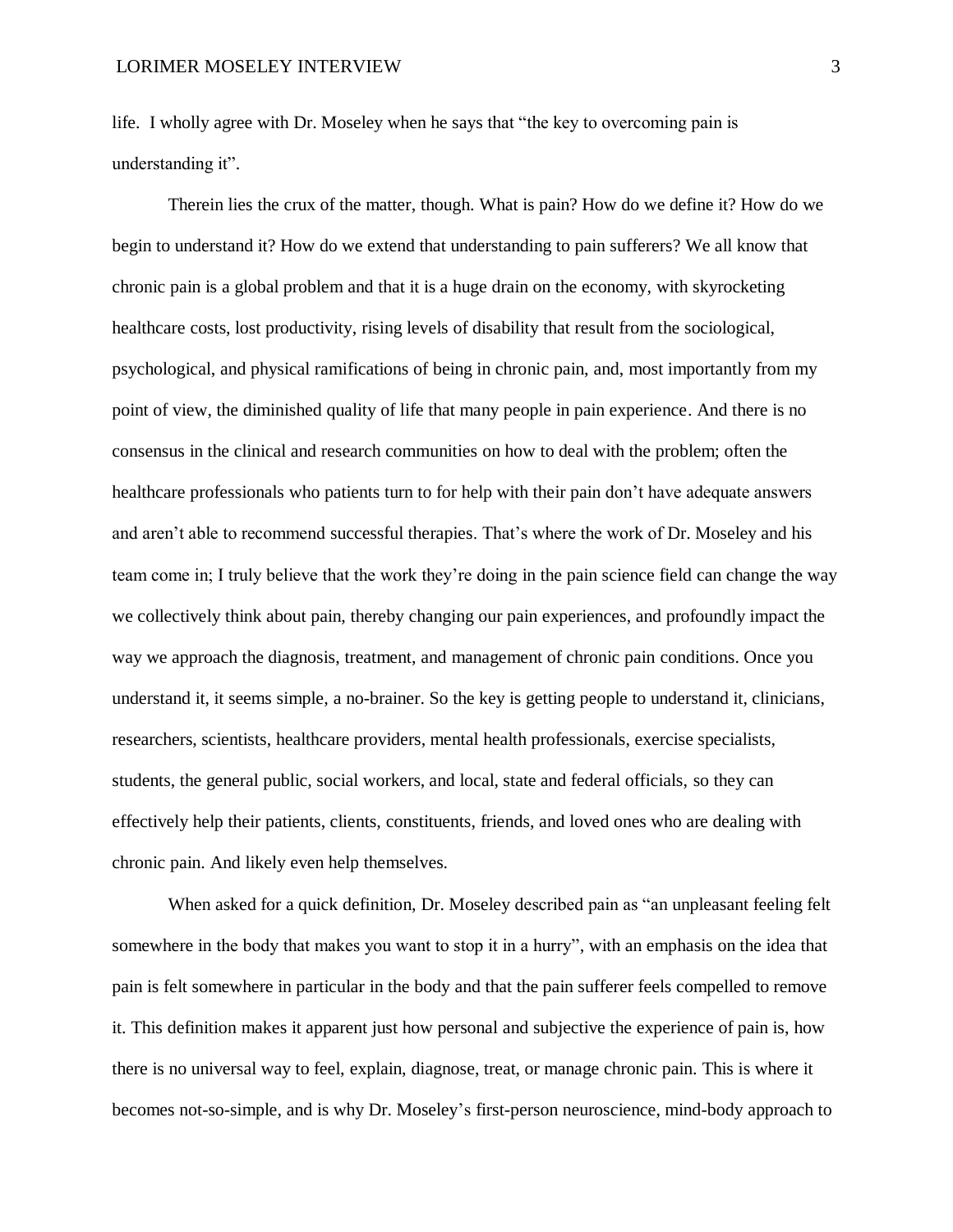chronic pain research and treatment is so refreshing and so necessary. In his research, Dr. Moseley tries to understand the very subjective, almost philosophical, human experience of pain, an approach that runs counter to most empirical and clinical research in the pain science field.

The unique approach taken by Dr. Moseley in pain research and treatment may have a lot to do with how he became involved in pain research to begin with. He was a professional soccer player before his entry into the world of physiotherapy and neuroscience and suffered a career-ending injury after an overhead kick landed him on a sprinkler on his back. After continuing to have pain for the next six years, he decided it was time to go back to school. It was during his graduate school education that Dr. Moseley really started to question what is going on when people experience chronic pain; there was conflicting information between what he was learning in his biological sciences classes and what he was seeing during his therapeutic, clinical training. It was eye-opening and frustrating; he felt that the more he learned academically in the classroom and the more he learned from working with patients in the field, and not being able to help them, the more he realized that "jeepers, we've got no idea what we're doing".

Dr. Moseley worked with elite, Olympic-level athletes at this time. Athletes who were vastly superior to the normal population in terms of biomechanics, anthropometrics, and physiological makeup, yet they had chronic pain that couldn't be explained by the "experts". And he'd also see people who were a mess in comparison, who broke all of the biomechanical rules, who were average or below average anthropometrically, who were not athletes or good movers, yet they had no pain. This disconnect between the science of pain and what the body seems to be doing from the sensation of pain and what people were feeling mystified Dr. Moseley, a person who describes himself as an "explorer by nature" and someone profoundly interested in humans, and this mystification and fascination is what set him on a career path into the human experience of pain, a topic that was at "the same time very resonant…from a personal perspective" for him.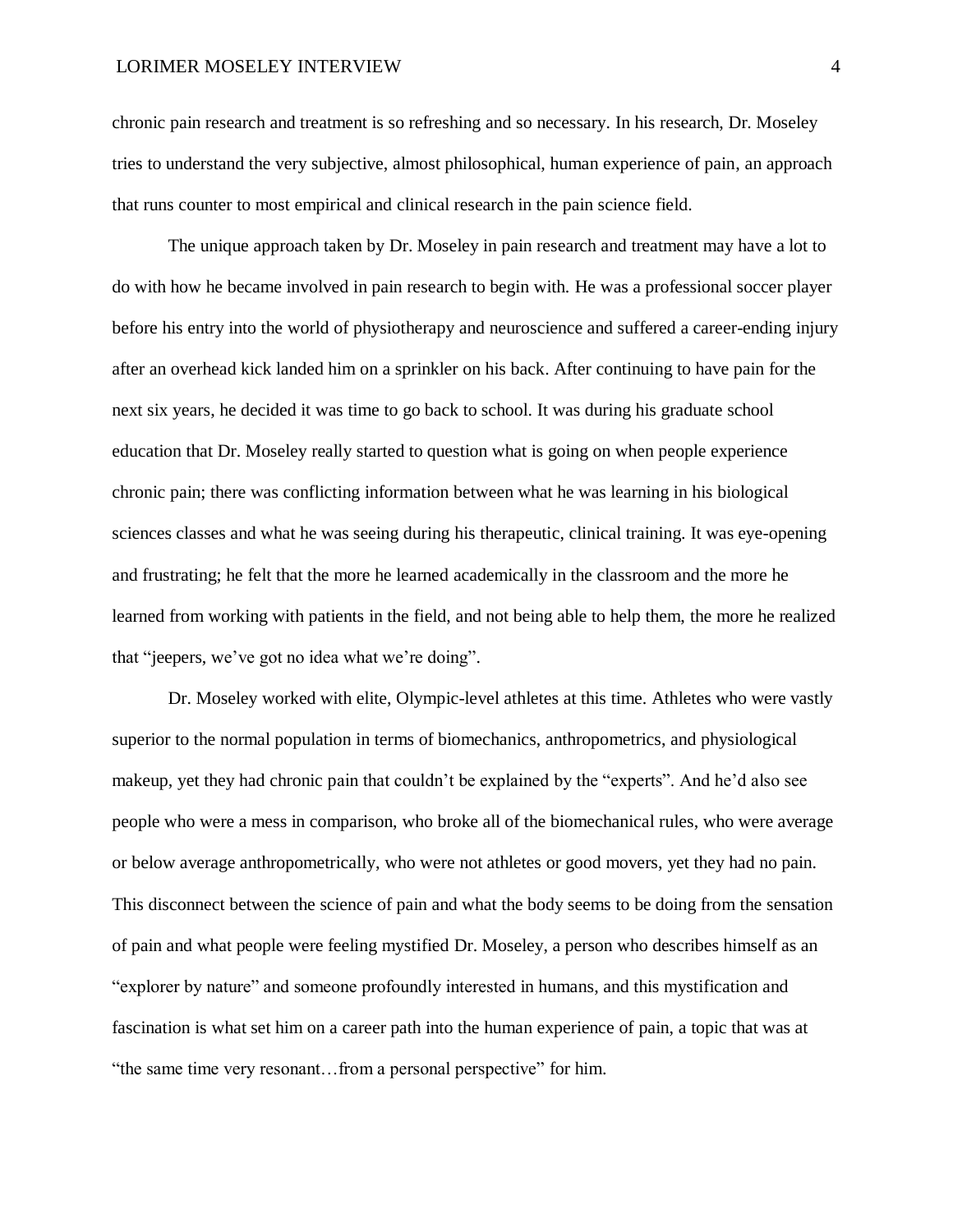In his writings, Dr. Moseley has made it clear that pain is an intimately personal thing and that we cannot feel other people's pain. But despite pain being deeply personal, it is also universal, everyone, with very few exceptions, experiences pain. So why do we, as humans, experience pain? The simple answer is survival. Dr. Moseley believes that biology is not purpose driven, but is rather consequence driven. According to Dr. Moseley, "to have pain and to have the sophisticated collection of qualia that we have with our pain is an incredibly advantageous evolutionary quirk…that protects us better than anything else and in an anatomically defined way… I think that fear is probably our best protector". As with other survival drivers, such as thirst, hunger, and lust, pain can become problematic when it is no longer driving survival and is instead being driven "by something that is an illusion". That's the kicker, much of what we think we know about chronic pain just plain isn't accurate; it's an illusion. Pain is not an indicator of biological insult, as we've been conditioned to believe; rather it is an informant of protection and the brain's evaluation of the need to protect, often accompanied by an outsized, exaggerated response as a result.

This is where Dr. Moseley's work starts to get really interesting, and starts to make a whole lot of sense. His insights into the experience of pain help one gain a much better understanding of pain, a series of "a-ha" moments that transform the way you think about, react to, and subsequently experience and manage pain symptoms. As previously mentioned, Dr. Moseley describes pain as being intimately personal; it becomes an essential aspect of what it's like to be the person who is in pain, as it did for him and as it did for me. Because we cannot feel others' pain, we must rely on people who are in pain to tell us about it. Through pain sufferers' explanations of their pain, it is possible to start developing associations that allow us to predict when people are in pain by recognizing common cues. These collective common cues are also the result of a lifetime of associative learning that contributes to how we experience pain; associations of seeing damage, feeling pain, and sensibly concluding "this is the pain that is being delivered". As I now understand it, physiological insult is not necessary for pain and is even likely to be absent, especially in chronic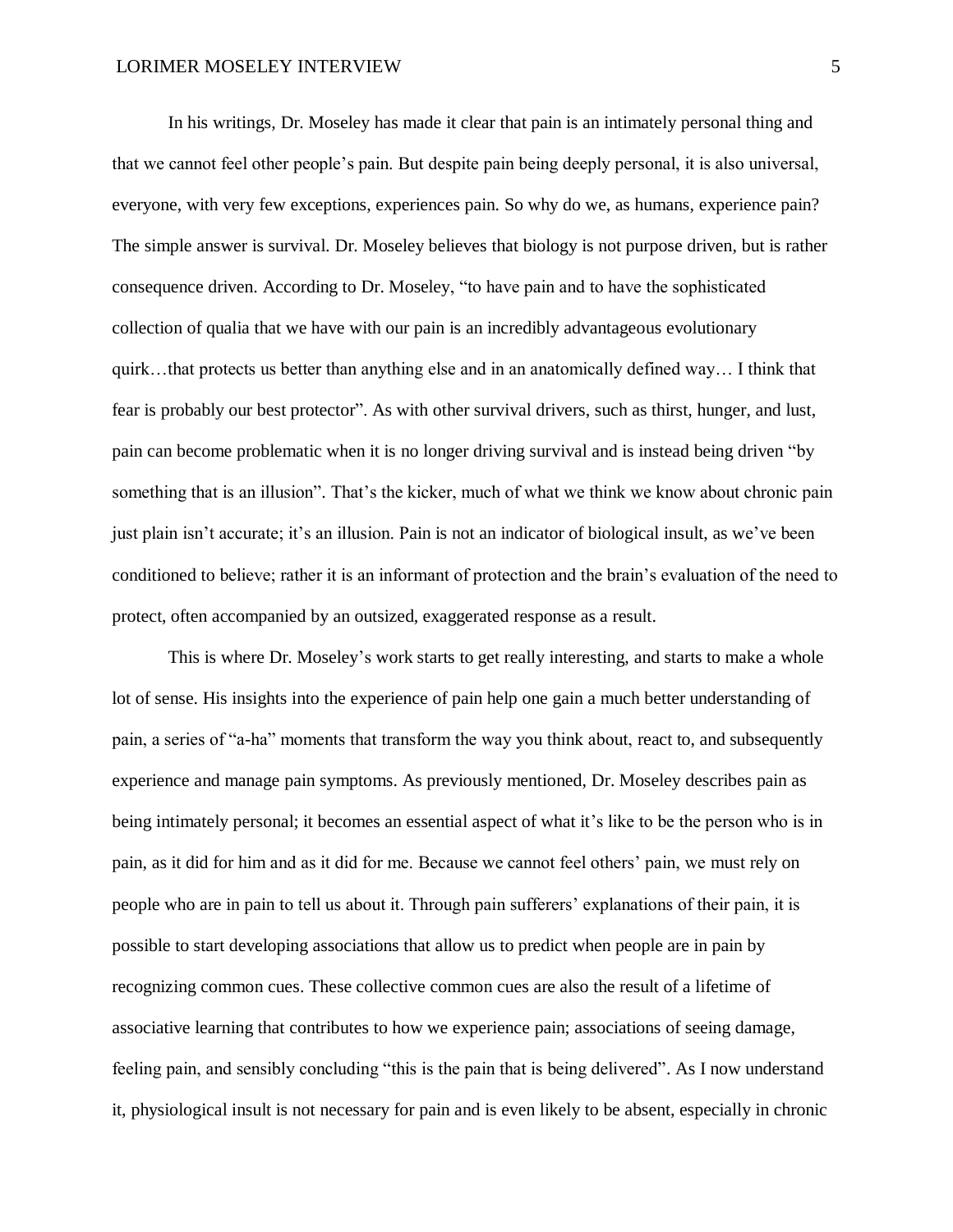or persistent pain. Dr. Moseley and his research team are trying to deliver the simple message to everyone they can "that pain is not nociception; pain is a measure of the implicitly perceived threat to body". He quotes Dr. Donald Martin's assertion that "nociception is neither sufficient nor necessary for pain" and describes humans' evolutionary sophistication in how we can interpret any credible evidence that tissue is in danger, such as by viewing an MRI image of a bulging disc or seeing our physician frown as they report our test results or hear a gasp from our parent when we fall and skin our knee, as a threat, a need for protection, and therefore experience a sensation of pain in response; it hurts just a bit more (or starts to hurt when it didn't before!) because it's *supposed* to. As indicated earlier, fear is our best protector and if we are made to think there is danger to our neck, such as by an MRI or a taciturn doctor or a freaked out parent, it stands to reason that it will hurt a bit more because that is our body's best mechanism to protect itself against threats and survive to see another day.

So that's the big idea: pain is not an indicator of an insult to biological tissue, as is traditionally believed by the lay public, many healthcare providers, and perhaps a good chunk of pain researchers as well. Rather, pain is an indicator of threat and the need for protection. It wouldn't make evolutionary sense for pain to be literal, as Dr. Moseley explains, because by the time pain was experienced it would be too late, the damage would already be done. But pain as a protective mechanism does make evolutionary sense; an indicator that precautionary measures may be necessary to *prevent* tissue damage and harm to the organism from occurring, to protect and preserve the self. This is a pretty profound shift in our way of viewing chronic pain, essentially severing the relationship between nociception and pain. Once we understand that pain does not equal damage, it also allows for a profound shift in our responses to our pain.

This leads us back to Dr. Moseley's assertion that "the key to successfully overcoming pain is understanding it. Because once you understand it, then it's intuitively sensible to, you know, push, nudge the pain a bit more because you know the pain is not an accurate indication of damage, it's an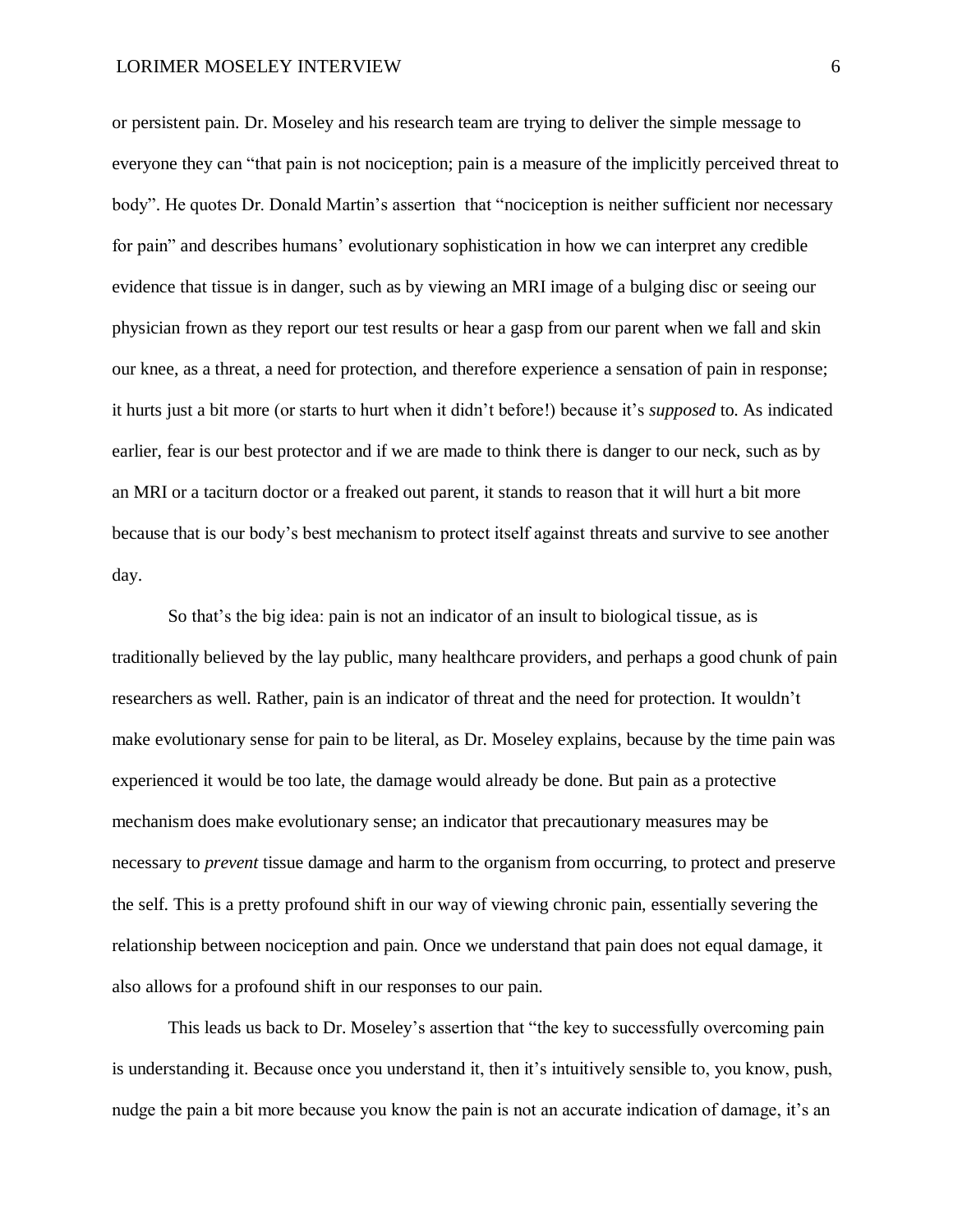overprotective response". He speaks of the importance of people respecting their pain without being afraid of it and a good deal of that comes from basic understanding. In general, understanding something previously unknown or unfamiliar is a powerful means of removing fear and uncertainty. By changing the meaning of a pain signal from one of damage to one of protection, some of the fear is removed (no one wants to cause themselves if they can avoid it) and pain sufferers can begin to manage or eradicate their pain symptoms while still living their lives, by pushing their pain a bit more. But how do you help people in pain (or who treat pain) to make this conceptual shift? Dr. Moseley and his research team have had a great deal of success in this regard through the use of pain stories and metaphors. He got self-conscious about his book when I asked what one piece of advice he'd give to pain sufferers (I specifically asked if reading his book would be his recommendation), but I truly believe that reading his book would do profound things for many people in pain. It has been demonstrated through his work that by simply providing patients with a book of short stories that explain key concepts in pain biology through the use of metaphors, patients make huge advances in a very short period of time in their pain beliefs and attitudes which are accompanied by measurable shifts in their pain knowledge and pain-related catastrophizing.

This change in mindset leads to improvements in patients' ability to move and to function, to nudge their pain a little bit more, engage in life a bit more, and enjoy life a bit more. While the mechanisms underlying the improvements seen after explaining pain are not really understood, Dr. Moseley thinks that "explaining pain shifts the evaluation of sensory and other inputs that imply danger". As an example, "if the brain thought there truly was no danger in a limb, even though this is in contrast to the ongoing nociceptive input, then it won't hurt. We see this in people with amputation but no phantom limb pain." So it stands to reason that for people with chronic low-back pain, once they understand that there is no danger to the low-back, it won't hurt (or won't hurt as much or won't prevent them from engaging in life). Same for the person with the bulging disc on their MRI; if they understand the bulging disc does not equal danger (and therefore cause fear), rather means there is a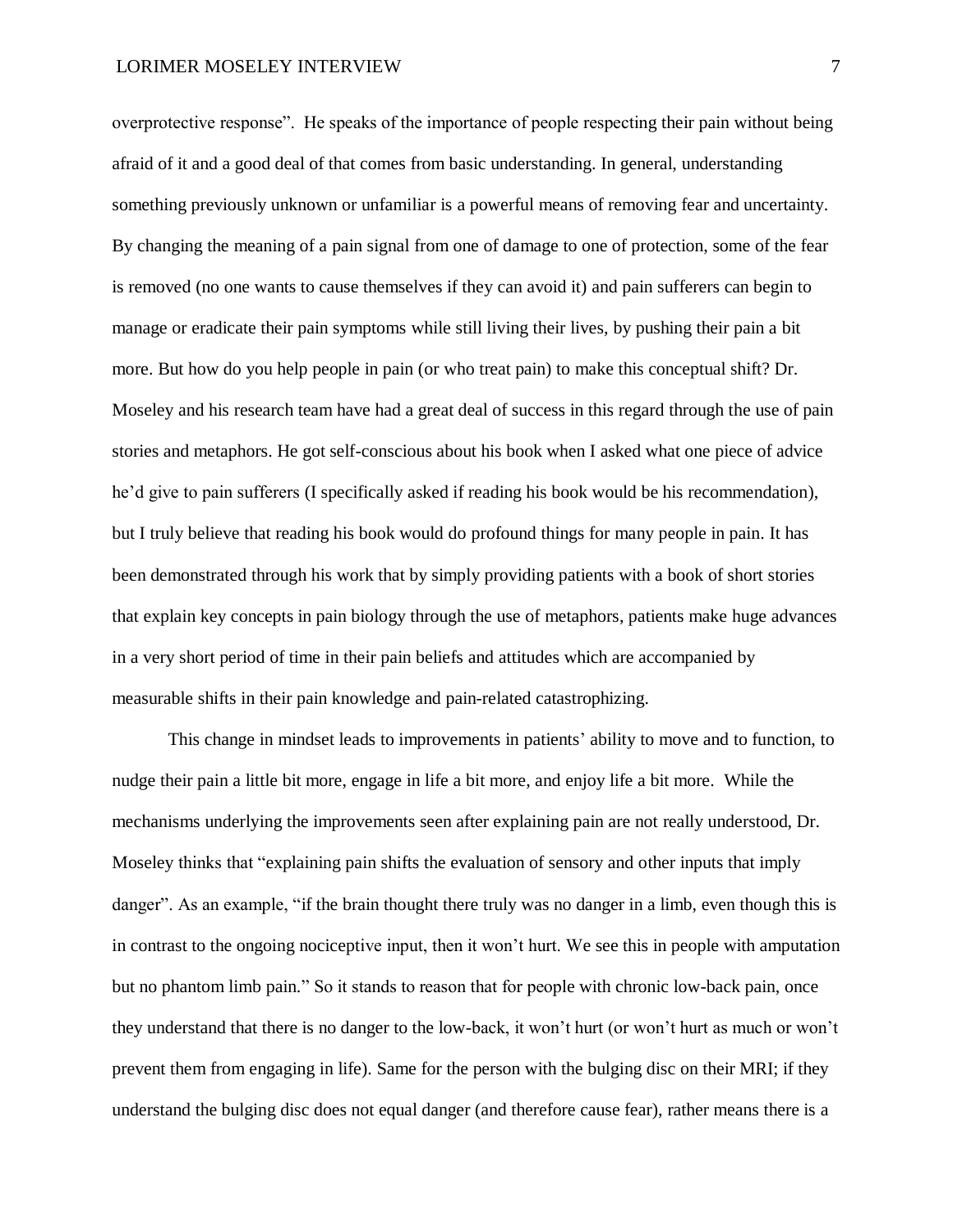need for some therapy, the neck may not hurt as much and the patient may feel more comfortable moving, performing physical therapy, and engaging in the necessary activities that will help resolve the bulging disc issues. Oftentimes, persistent and chronic pain are exacerbated by this fear-driven overprotection which leads to decreased movement, increased levels of disability, and diminished quality of life that become a vicious downward cycle of pain and deterioration.

So how do we facilitate this change in mindset? How do we jump start a cycle of pain management, increased movement, decreased disability, and generate a cycle of health and happiness? As mentioned before, pain is complex and hard to understand; especially when you're already in pain and your mental and physical capacities are altered (there are distinct changes that take place in the brain when a person suffers from persistent pain. Luckily, there is some evidence that when pain improves, cortical abnormalities lessen as well). That's why I think it is genius to use metaphors to achieve this necessary reconceptualization of pain. Metaphors are ways for us to organize and assimilate new information in a way that can be related to previously understood and accepted information. Metaphors are an apt vehicle for education and, more importantly, understanding; particularly for a topic as complex as pain biology. Dr. Moseley describes stories, such as metaphors, parables, myths, legends, and nursery rhymes, as the cornerstone of history, with "a tried and true track record of passing on and shifting knowledge". We are all familiar with stories presented in this way, having been exposed to them from our earliest days as infants, throughout childhood, and into adulthood. So it makes sense that when pain is explained in such a familiar, comfortable manner, it leads to greater understanding, acceptance, and substantially better treatment outcomes, almost no matter what modality of therapy is implemented (for example cognitivebehavioral training or physical therapy).

It seems so obvious that by simply providing pain education as a part of the rehabilitation process, therapeutic outcomes will be much more successful and sustainable, yet it's not a part of most traditional rehabilitation models. I asked Dr. Moseley why he thought this was and how we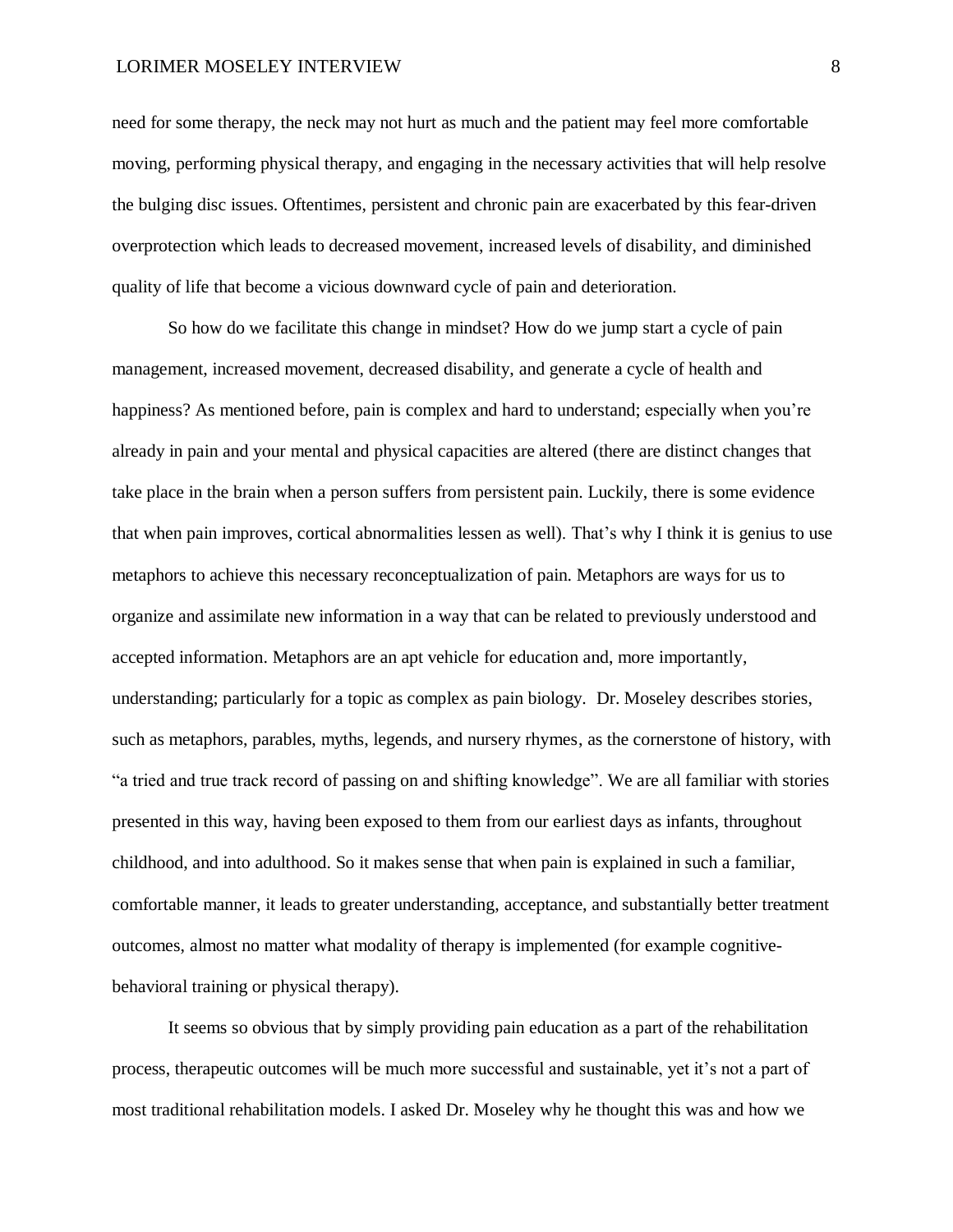could change it. While he believes there are more powerful drivers in the United States to keep things as they are than in other countries, he does think that it's changing, however slowly. Though it seems like a simple thing to provide pain education and to shift the concept of pain, it is equally simple, and perhaps more so, to stick with the traditional conceptual framework of pain: pain as an informant of damage is a very simple, intuitive (though illusory) model whereas pain as an informant of threat and the brain's evaluation of the need to protect is a bit more complicated, thus harder to integrate.

Further complicating the integration of a reconception of pain into rehabilitation models lies within the psychosocial factors that influence the therapists themselves. As Dr. Moseley astutely pointed out, for any professional that loves their job, as many in the realm of pain treatment do, their identity is somewhat wedded to their profession. As such, the idea of a practitioner being told "you know, you might be effective for reasons you haven't thought of yet" or "manual therapy probably has most of its effect because of some sort of psychological interaction" can be seen as really confronting and interpreted (not necessarily consciously) as a threat to their whole identity. Therefore the idea is reflexively rejected. Dr. Moseley doesn't cast judgment on the rejecters, but he does try to educate the rejecters, and everyone else for that matter. What he and his research group have been trying to do for the last 15 years is "to suggest that pain is an informant of threat and the brain's evaluation of the need to protect. Which is subtly but significantly different from pain is a measure of tissue damage or tissue state." For Dr. Moseley, who has been immersed in it for so long, it's such a no-brainer; it's so simple and straight forward. But he acknowledges that "getting real buy-in on that model is terrifically difficult. But less difficult than it was 10 years ago, for sure". So there is hope.

While this may not yet be evident in the rehabilitation training in the U.S., yet, throughout other parts of the world rehabilitation training does have pain science embedded in it from quite an early stage. For example, where Dr. Moseley works, at the University of South Australia, their physiotherapy graduates complete approximately 150 hours of pain science, delivered through a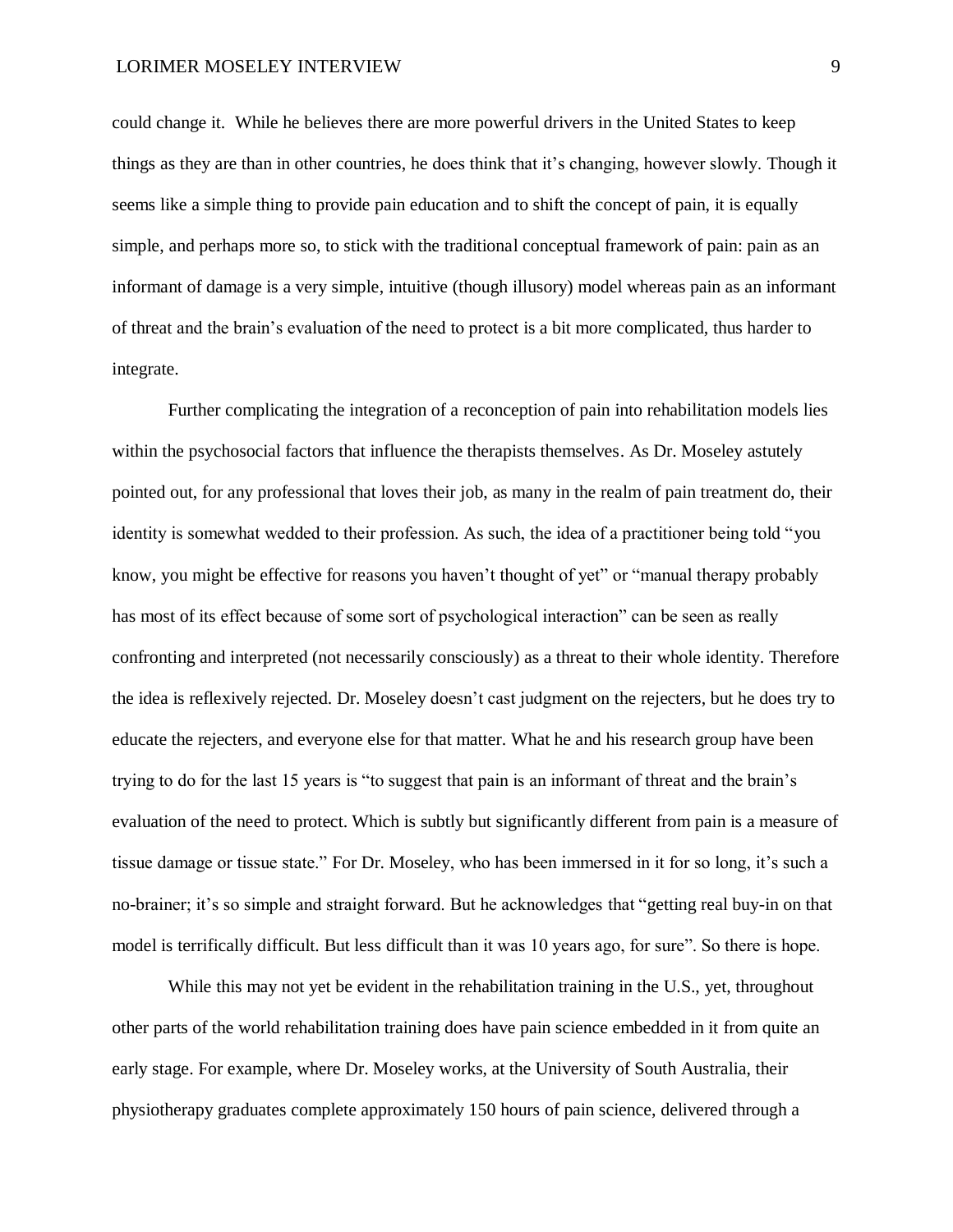biologically accurate and current field of view, before graduation. Once these students enter the clinical arena they almost universally express appreciation of this pain training; what they describe as wisdom but what Dr. Moseley describes as "just accurate, essential frameworks about pain". And it's not just graduate students who are being educated in pain science in Australia: Dr. Moseley's team also educates students, clinicians, the judiciary, the motor accident commission, the work cover (which I believe is akin to our worker's compensation programs), the public, industry-- essentially anyone who at all deals with the welfare of people. This is a critical point as people in pain are encountered in all aspects of life, school, and business. The more education and resources that are out there, not just for the practitioners but for the public as well, the better our collective understanding of pain will be and the more effectively we can manage the impacts of chronic pain on the individual, their families, and their communities.

To effectively manage chronic pain, more than just pain education is necessary, though (although I believe it must be the first step!). I asked Dr. Moseley what team of professionals would make up his "Rehabilitation Dream Team". As expected, there is no one team that would be effective because each individual will have different contributors to their pain. Those person-specific contributors would dictate who would be on the team for each individual. For example, for people whose primary pain contributor is an injury to the peripheral nervous system, a prescribing clinician who really understands how the drugs they're prescribing work and how patients can be weaned off them would be on the team. However, if there is no ongoing neural damage in the peripheral system but there are other tissue-based drivers contributing to the patient's pain, the team would need to include someone who understands physiology, anatomy, and biomechanics. But rather than the rule, these two examples are actually more of an exception, which is counter to what is presently most common in the US (it seems as if prescribing medication is typically the first line of treatment, with physical therapy a close second). There are also pain cases where depression, anxiety, stress, and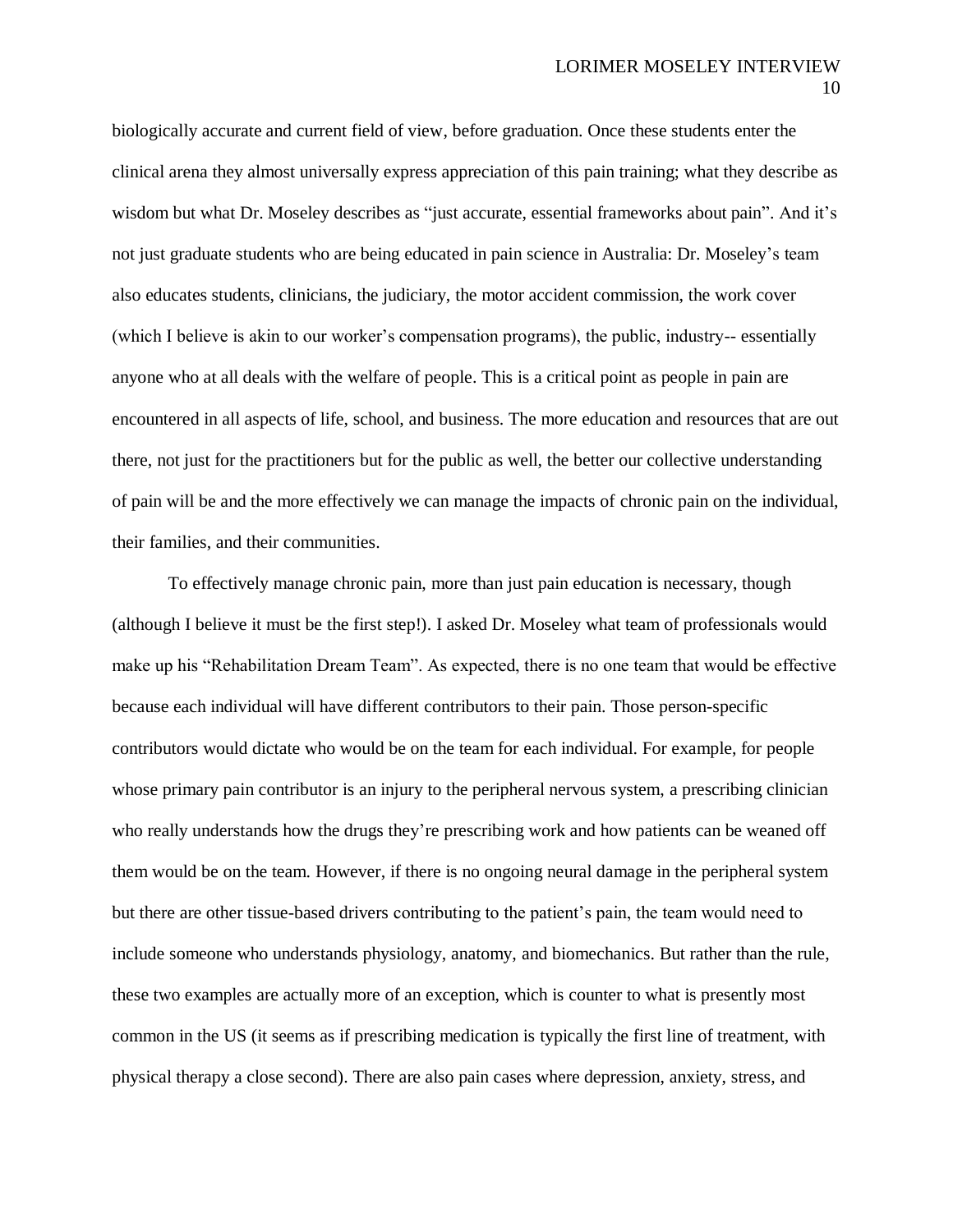major cognitive distortions are the primary contributors to pain, in these cases a good psychologist would be necessary. For people who have inflammatory joint conditions, a good rheumatologist would be a part of the team.

In Dr. Moseley's estimation, though, most people in chronic pain are more likely to have primary contributors that are in the behavioral, psychosocial, and cognitive realm. To most effectively target these contributors, a practitioner who gets under the patient's radar of "I don't need a shrink" will be the most effective, such as physiotherapists and exercise specialists and others in the field of human movement. As such, he believes it is critical for people who have the license to touch and to make statements on body to really understand pain and go through extensive pain training, akin to that provided in Australia. Physical therapy education programs are a bit different in Australia compared to the U.S., with much higher qualifications in pain medicine or pain science. In Australia, physical therapists are first-contact practitioners and so are well placed to provide pain treatment to patients as they are relatively cheap compared to physicians and psychologists. Also, in Australia physiotherapy programs are only open to the top 2-3% of graduates, similar to medical school students. According to Dr. Moseley, though, anyone with pain training can become a pain specialist, including psychologists or good exercise and human movement professionals. It is apparent that general practitioners (GPs) don't have the time or capacity to add pain triage to their clinical practice. GPs typically have four-minute appointments with their patients; it is impossible to decipher someone in chronic pain in 4 minutes, therefore other professionals are needed to effectively fill this role.

As further evidence that things are indeed changing many countries, such as the United Kingdom and the Netherlands, are trying to set up primary care, pain triage systems that appropriately allocate health resources to patients in pain. At the University of South Australia they are doing a study where patients that have been referred to surgery by their general practitioner (GP)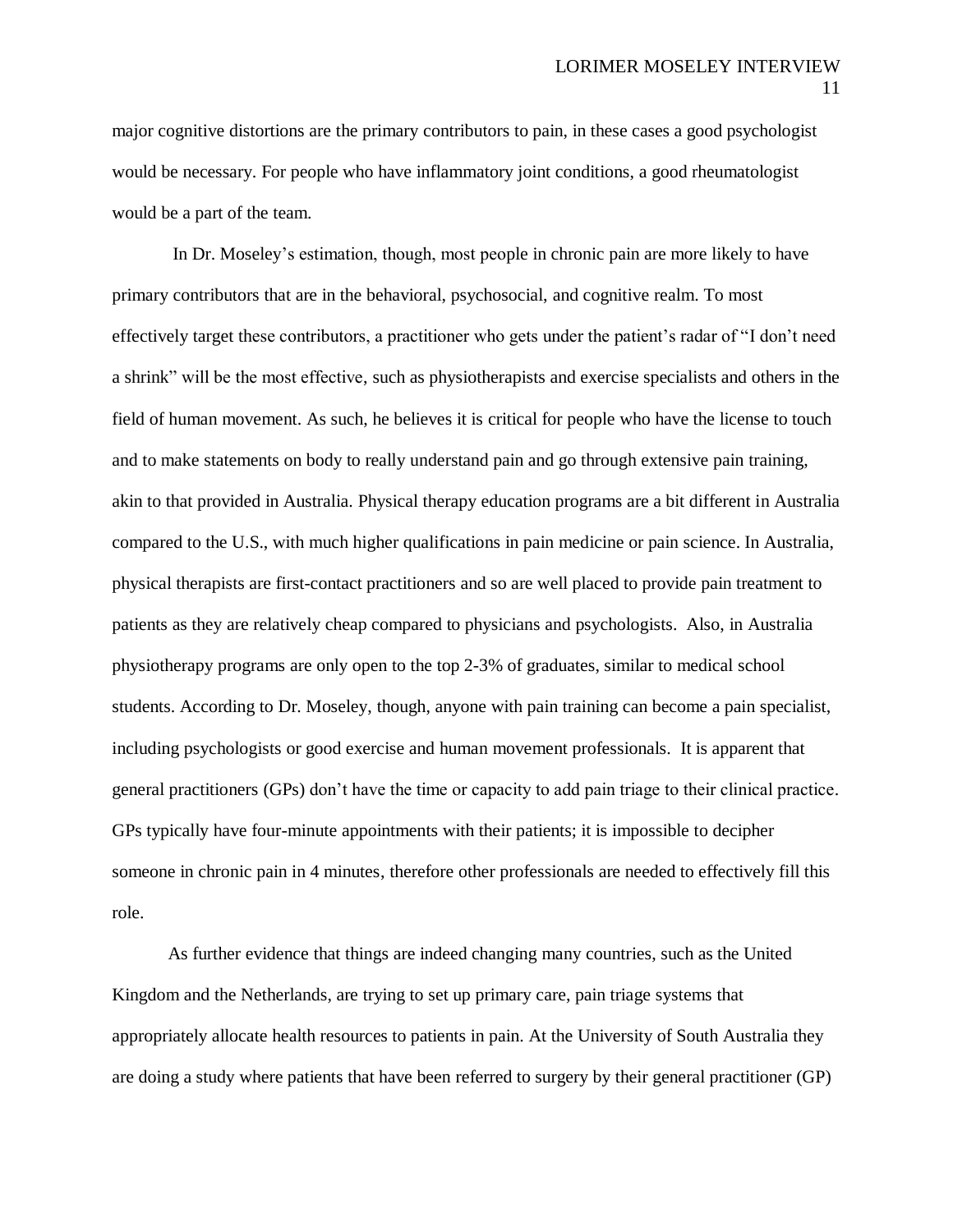are intercepted and triaged. In these cases, the patient is usually referred to surgery "because they satisfy that particular GPs ideas of what needs surgery, which is often not at all backed by evidence nor the guidelines" and they are finding that fully 85% of them don't need surgery at all; something they may have otherwise waiting 8-9 months to learn as they awaited their appointment with their surgeon. Such interception and triage is saving a great deal of time and money: a "terrific investment" in Dr. Moseley's word. Not only do these individuals not need surgery, whatever the condition was that led to the referral in the first place can now be adequately referred out and treated so that no deterioration in their condition takes place over that 8-9 month waiting period. Instead, these triaged pain patients are told "you don't need surgery; you need to get moving, respect it, understand it". Oh, how I wish I heard those words before my own surgery!

It's important to point out, although it hasn't been stressed in this paper thus far, that the "get moving" part of the pain rehabilitation equation is a crucial variable for full recovery. All of the pain education and understanding we have been talking about is in place to facilitate the return of function, physical activity, and active engagement with life. In the extant literature, it has been consistently demonstrated that physical activity is beneficial in terms of pain management. The types of physical activity range from mindful-based movement practices such as yoga and Tai Chi to strength training to water aerobics so it doesn't seem to matter what type of physical activity is a part of the therapy, just that physical activity *is* a part of the therapy. When asked if he had a preferred movement modality for pain rehabilitaiton, Dr. Moseley responded "do stuff". He made sure to point out that you can't just prescribe "doing stuff" but the point was that any form of physical activity that plays to the strengths and interests of the person in pain and that is informed and guided by a coach or clinician educated in movement and modern biology will be beneficial. There is no one superior model to another. The key is to just move. To do stuff. To respect the pain but also understand that it is an exaggerated response that can be nudged or pushed a bit further; that there need not be fear of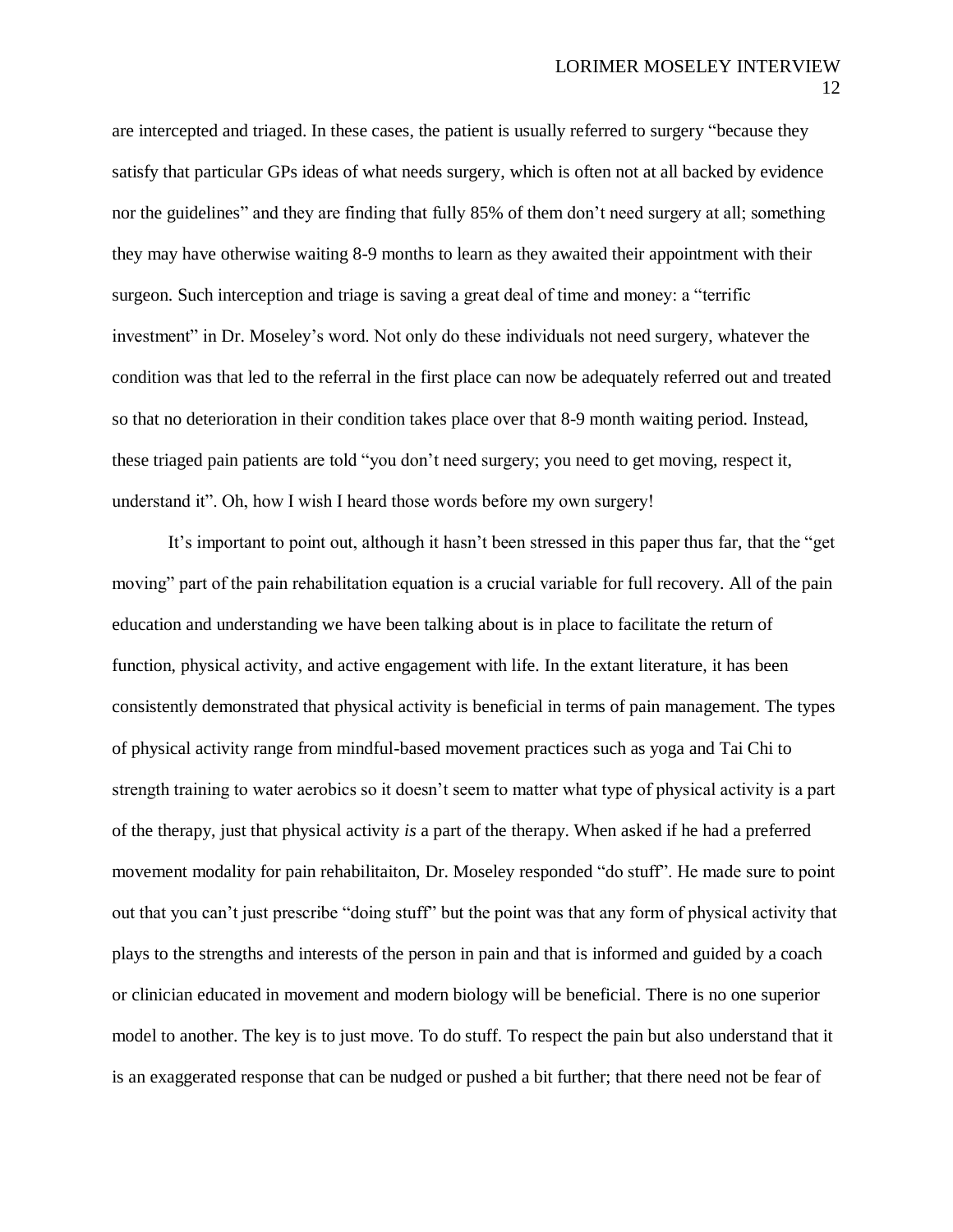being active and engaging in activities that bring you joy and health. For me, the removal of fear that I had in association with my chronic pain, fear that I would further damage my hip with the slightest wrong movement, was incredibly freeing and allowed for me to engage in life again.

When I shared with Dr. Moseley that I thought it was a shift in my own concept of pain and my improved understanding of pain as a result of becoming familiar with his work is what finally led to my own breakthrough in successfully managing my pain and getting me back into the physical activities that I enjoy most, like snowboarding and yoga, he countered with some interesting observations that I felt were pretty profound, so I'm including the quote in its entirety:

Understanding of this from the place from which you've come, you need a lot of courage. And you need a lot of personal skills that no one else could have delivered to you. You know, you've got to construct those skills and have that courage and have the people around you. I say to all the people in pain I deal with that 'you have to be brave, you have to be patient and persistent, and you have to associate yourself with the people who facilitate that, not with the people who are a barrier to that'. And so I agree that understanding is critical, but the vehicles on which understanding can be transported to recovery are really the stuff of: to love and be loved. To loving yourself and loving others and all that sort of stuff.

To me, this was beautiful in its simplicity while also showing how incredibly complex the experience of pain is. It's not enough to just learn about pain, or to just have social support, or to just have the motivation and drive to want to get better, or to just do physical therapy. There is an underlying element to all of the biopsychosocial factors that play a role in the experience of pain and successful management of pain that is much harder to quantify or measure or teach. When I asked Dr. Moseley about the one thing he would want a person in chronic pain to know, he gave the previously discussed answer that understanding pain is the key to overcoming it, to respect pain but not to fear it. But he also added a bonus, more neurophilosophical, answer: "to love and be loved".